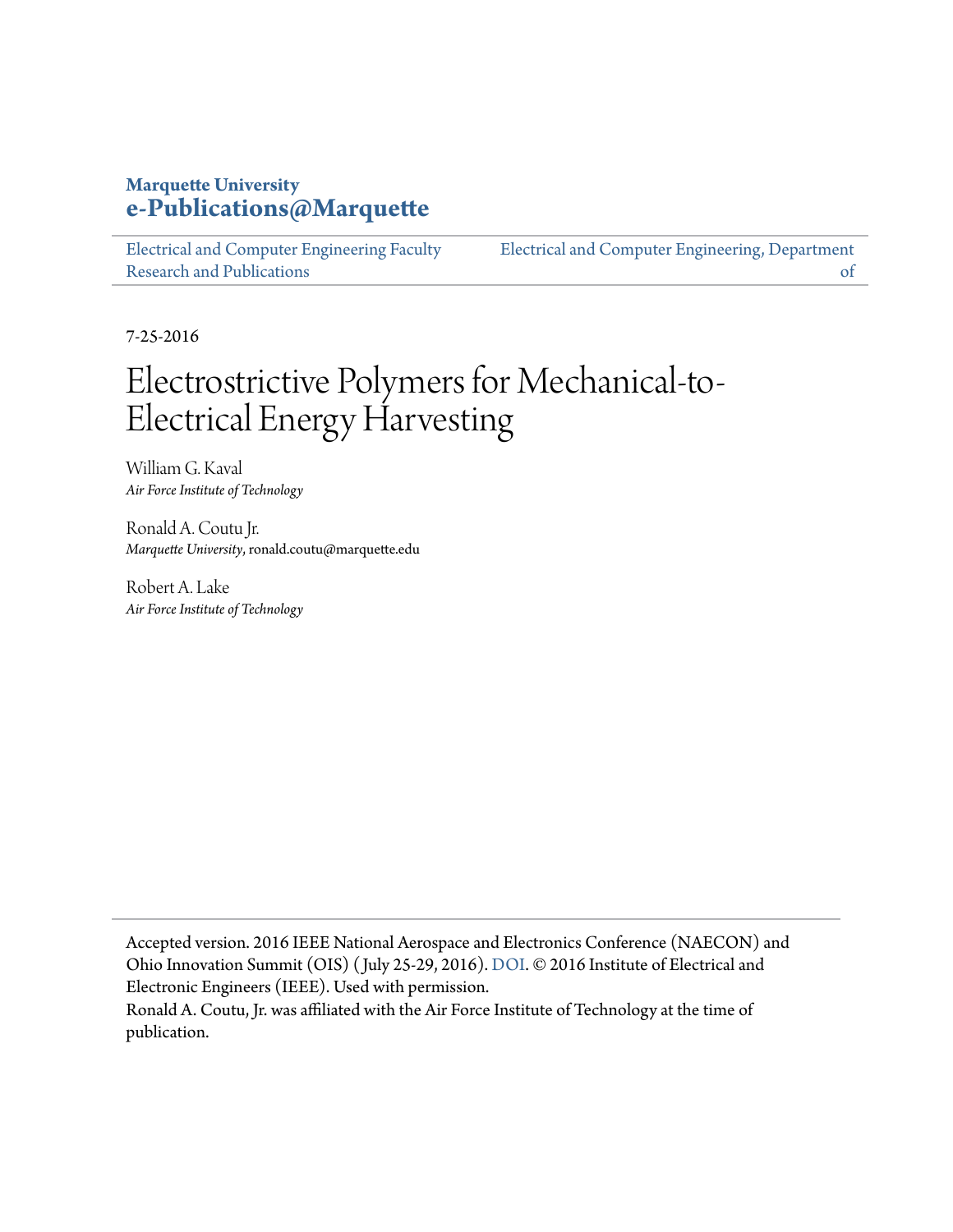#### **Marquette University**

## **e-Publications@Marquette**

## *Electrical and Computer Engineering Faculty Research and Publications/College of Engineering*

*This paper is NOT THE PUBLISHED VERSION;* **but the author's final, peer-reviewed manuscript.**  The published version may be accessed by following the link in the citation below.

*2016 IEEE National Aerospace and Electronics Conference (NAECON) and Ohio Innovation Summit (OIS)*, (July, 2016). [DOI.](https://doi.org/10.1109/NAECON.2016.7856823) This article is © Institute of Electrical and Electronic Engineers (IEEE) and permission has been granted for this version to appear in [e-](http://epublications.marquette.edu/)[Publications@Marquette.](http://epublications.marquette.edu/) Institute of Electrical and Electronic Engineers (IEEE) does not grant permission for this article to be further copied/distributed or hosted elsewhere without the express permission from Institute of Electrical and Electronic Engineers (IEEE).

#### **Contents**

# Electrostrictive polymers for mechanicalto-electrical energy harvesting

William G. Kaval Electrical Engineering, Air Force Institute of Technology, Dayton, OH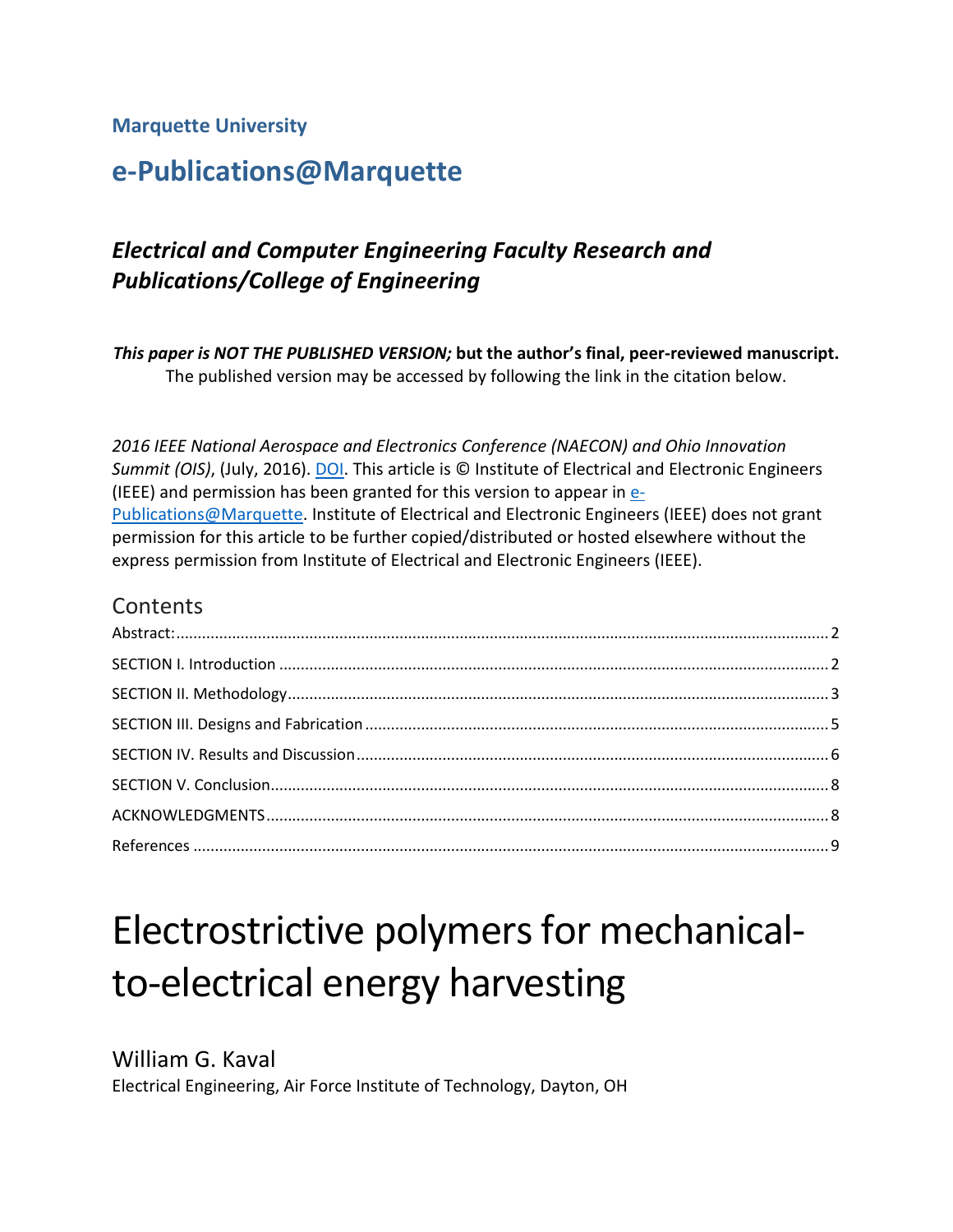## Ronald A. Coutu Electrical Engineering, Air Force Institute of Technology, Dayton, OH Robert A. Lake Electrical Engineering, Air Force Institute of Technology, Dayton, OH

#### <span id="page-2-0"></span>Abstract:

Research of electrostrictive polymers has generated new opportunities for harvesting energy from the surrounding environment and converting it into usable electrical energy. Piezoelectric ceramic based devices have long been used in energy harvesting for converting mechanical motion to electrical energy. Nevertheless, those materials tend to be unsuitable for low-frequency mechanical excitations such as human movement. Since organic polymers are typically softer and more flexible, the translated electrical energy output is considerably higher under the same mechanical force. Currently, investigations in using electroactive polymers for energy harvesting, and mechanical-to-electrical energy conversion, are beginning to show potential for this application. In this paper we discuss methods of energy harvesting using membrane structures and various methods used to convert it into usable energy. Since polymers are typically used in capacitive energy harvesting designs, the uses of polymer materials with large relative permittivities have demonstrated success for mechanical to electrical energy conversion. Further investigations will be used to identify suitable micro-electro mechanical systems (MEMs) structures given specific types of low-frequency mechanical excitations (10-100Hz).

## <span id="page-2-1"></span>SECTION I. Introduction

Natural energy sources are attracting a rising amount of interest due to increasing environmental concerns. Electroactive polymer (EAP) research is one of the new opportunities for harvesting energy from the natural environment and converting it into usable electrical energy. Piezoelectric ceramics, such as lead zirconate titanate (PZT), materials used for mechanical-to-electrical energy harvesting tend to be unsuitable for low-frequency mechanical excitations such as human movement. Polymer materials are typically more flexible, allowing the electrical energy output to be considerably higher under the same mechanical energy input. Several applications have been identified where free, unused mechanical energy could be used to generate electrical energy and are summarized in Table I.

There are various methods to convert mechanical energy from vibrating or moving objects into electrical energy. Electroactive polymers possess semi-crystalline structures in which the centers of positive and negative charges do not overlap, yielding dipoles. When subjected to mechanical vibrations, mechanical strain is applied to these materials and leads to distortion of the dipoles, creating electrical charge. The electrical energy can be harvested by storing it in capacitors or rechargeable batteries.<sup>1</sup>

|                               | Frequency | Acceleration amplitude |
|-------------------------------|-----------|------------------------|
| Vibration source              | (Hz)      | $(m/s^2)$              |
| Car instrument panel          | 13        |                        |
| Casing of kitchen blender     | 121       | 6.4                    |
| Clothes dryer                 | 121       | 3.5                    |
| HVAC vents in office building | 60        | $0.2 - 1.5$            |
| Car engine compartment        | 200       | 12                     |
| Refrigerator                  | 240       | 0.1                    |
| Human walking                 | $2-3$     | $2 - 3$                |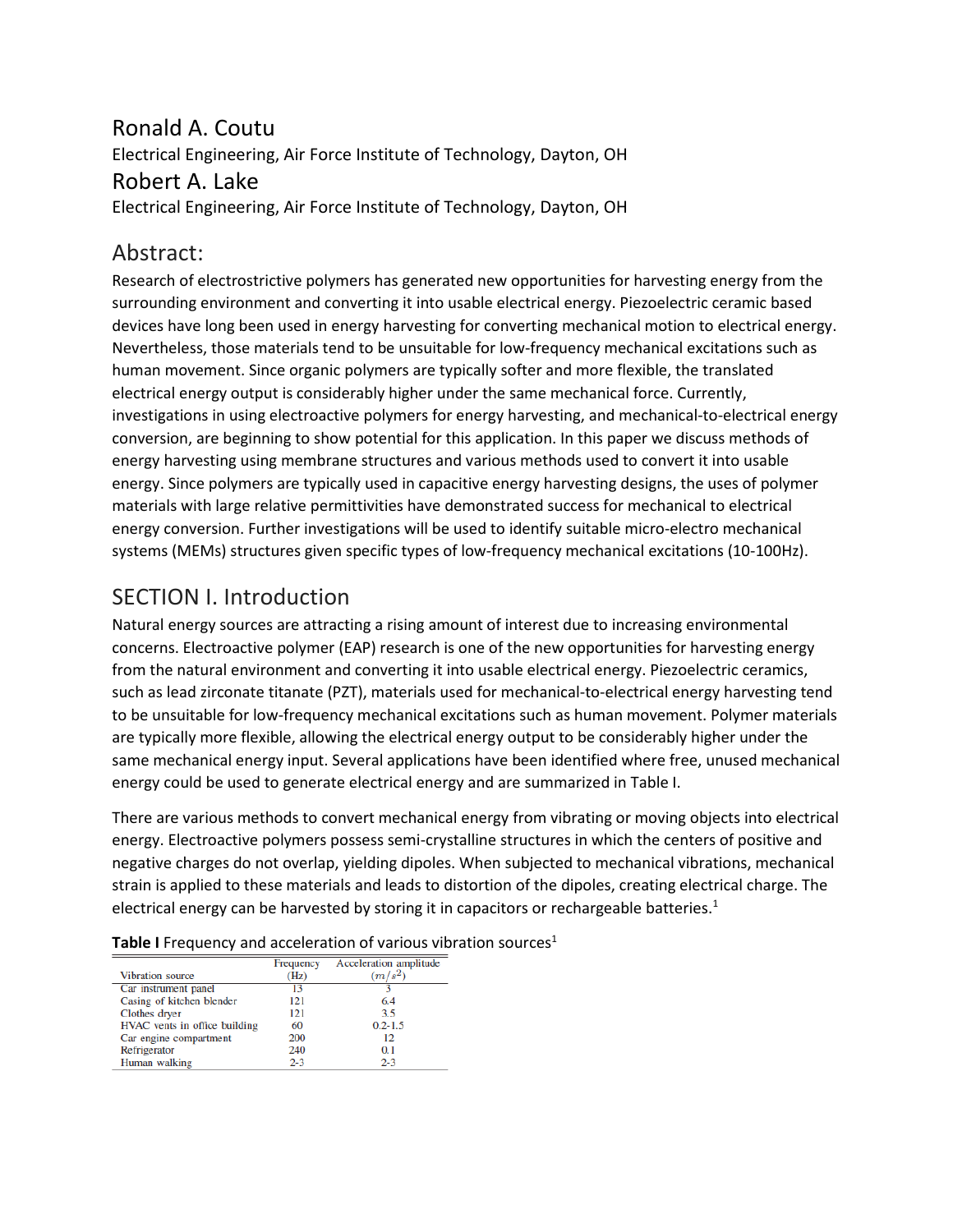The following electroactive polymers have demonstrated piezoelectric, pyroelectric or ferroelectric properties: Nylon-11,<sup>2</sup> polylactic acid (PLLA),<sup>3</sup> poly(lactic-co-glycolic acid) (PLGA),<sup>4</sup> and poly(vinylidene fluoride) (PVDF).1 PVDF and its copolymers have demonstrated the best all-around electroactive properties.<sup>5,1</sup> Many of the interesting properties of PVDF, in particular those related with its use as a sensor or actuator, are related to the strong electrical dipole moment of the PVDF which results from the electronegativity of fluorine atoms as compared to those of hydrogen and carbon atoms.<sup>5,6</sup> In this way, each chain possesses a dipole moment perpendicular to the polymer chain. This semicrystalline polymer shows a complex structure and can present several distinct crystalline phases related to different chain conformations. As shown in Fig. 1, the  $\beta$ -phase possesses the highest dipole moment per unit cell when compared to the other two phases ( $\alpha \& \lambda$ ) and is therefore the most responsive piezoelectric polymer.

Previous processes used to manufacture PVDFs piezoelectric  $\beta$ -phase have been limited to drawn films. Therefore in order to obtain the electroactive phases of PVDF, different strategies have focused on the inclusion of specific copolymers such as Poly(vinylidene fluoride-Trifluoroethylene), P(VDF-TrFE). 6-7,8,5 As shown in Fig. 2, P(VDF-TrFE) always exhibits the ferroelectric  $\beta$  crystalline phase.<sup>1,5</sup> The fluorine atom from TrFE stabilizes the  $β$ -crystalline phase and discourages α-crystalline phase formation.<sup>1</sup> This property permits P(VDF-TrFE) copolymer to be produced in the form of thin-films by spin coating, and allows a suitable control of sample thickness which is ideal for the production of energy harvesting microstructures.



**Fig. 1.** Schematic representation of the chain conformation for the  $\alpha$ ,  $\beta$ , and  $\lambda$  phases of PVDF<sup>5</sup>



**Fig. 2.** Schematic representation of the P(VDF-TrFE) repeat units<sup>5</sup>

## <span id="page-3-0"></span>SECTION II. Methodology

In the case of energy harvesting using an EAP such as P(VDF-TrFE), the vibration or mechanical energy sources either have low motion frequencies or low acceleration. A thin and flat form factor allows the EAP element to readily react to the motion of the host structure. Therefore, cantilever geometry is one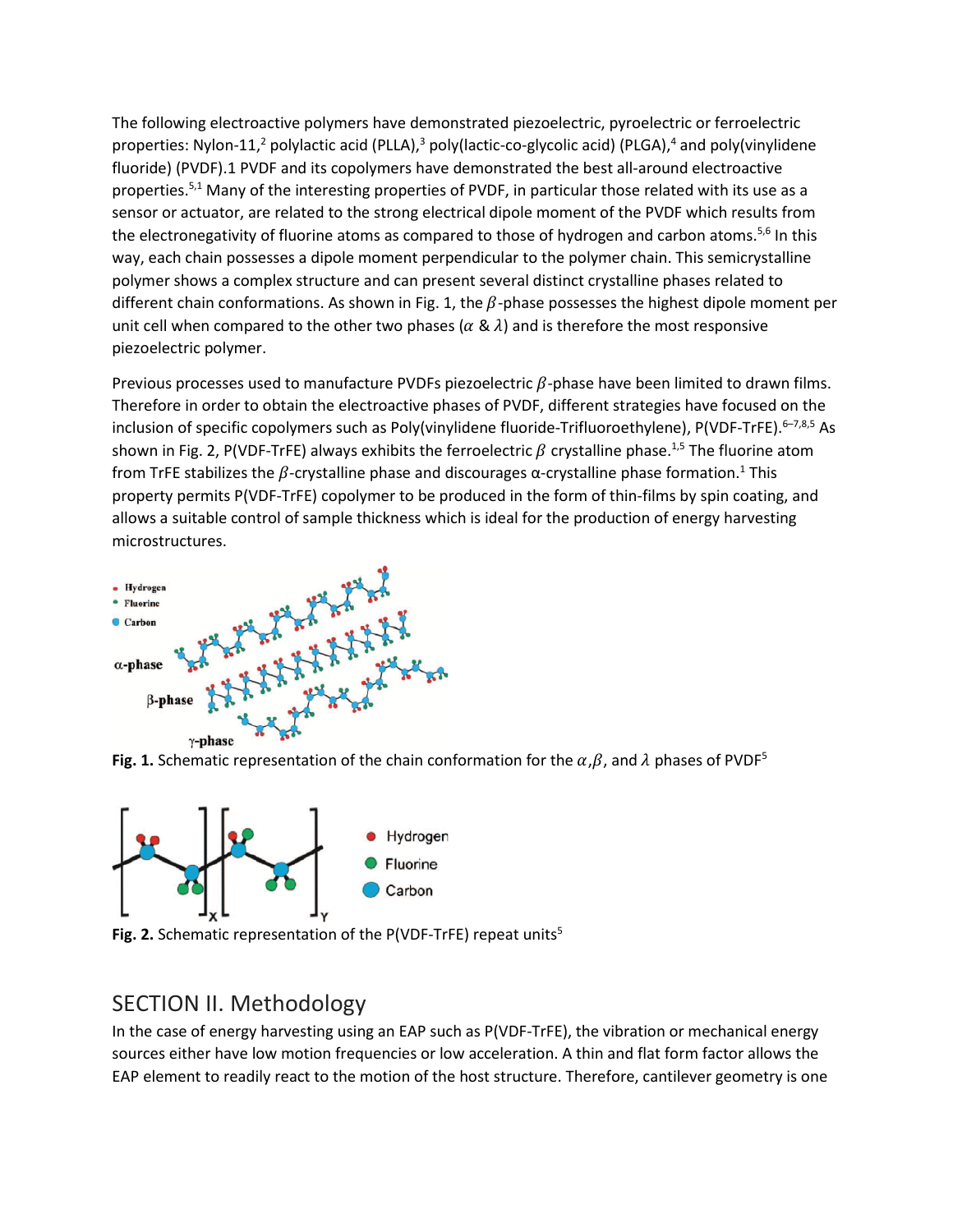of the most used structures in piezoelectric energy harvesters, especially for mechanical energy harvesting from vibrations $1,9,10$  (Fig. 3).



**Fig. 3.** Cantilever beam with rectangular cross section under free vibration

Harvester performance can be optimized to specific applications provided a known resonant frequency from Fig. 4, which is given by:  $w_{nf} = a_n^2 \sqrt{\frac{EI}{mL^4}}$  where  $\alpha_n = 1.875, 4.694, 7.885$ .<sup>11</sup> Therefore the resonance frequency of a simply supported cantilever beam can be calculated using  $(1)$  where E is the Young's modulus,  $I$  is the moment of inertia,  $L$  is the length of the cantilever,  $w$  is the width of the cantilever, m is the mass per unit length of the cantilever beam, and  $\alpha_n = 1.875$  is the eigenvalue for the fundamental vibration mode.<sup>1</sup>

$$
f_r = \frac{{\alpha_n}^2}{2\pi} \frac{1}{L^2} \sqrt{\frac{EI}{mw}}
$$

(1)

$$
f_r = \frac{{\alpha'_n}^2}{2\pi} \frac{1}{L^2} \sqrt{\frac{K}{m_e + \Delta mK}}
$$

(2)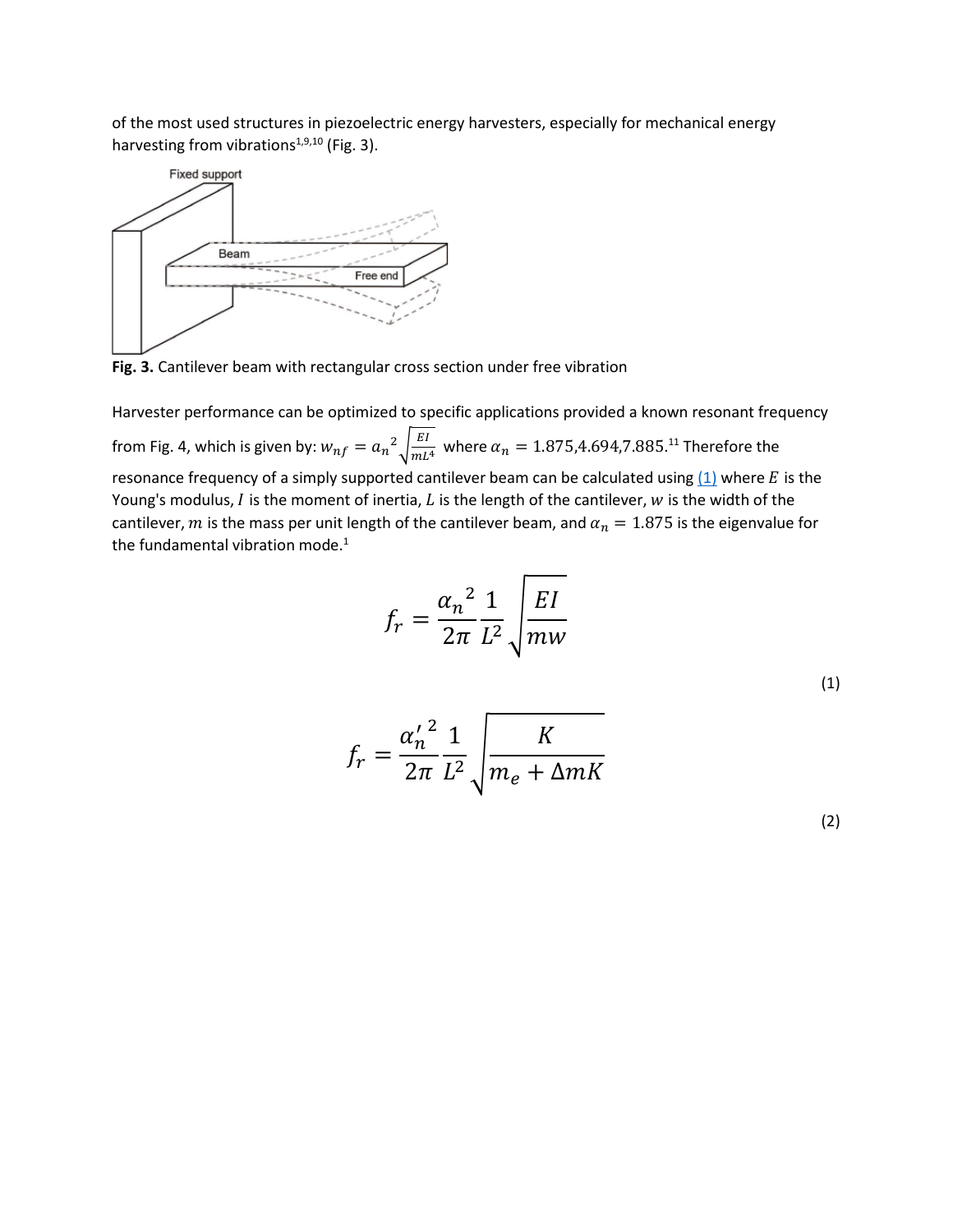

**Fig. 4.** The first three undamped natural frequencies and mode shapes of a cantilever beam

In order to further lower the resonance frequency of the cantilever microstructure, a proof mass can be attached to the free end of the cantilever (Fig. 5). In which case  $(1)$  can be approximated by  $(2)$ , to include the proof mass  $\Delta m$  where  $\alpha_n^2 = \alpha_n^2 \sqrt{0.236/3}$ ,  $m_e = 0.236$  mw $L$  is the effective mass of the cantilever, and  $K$  is the effective spring constant of the cantilever.<sup>1,12</sup>



<span id="page-5-0"></span>**Fig. 5.** Proof mass attached to the free end of a cantilever beam

## SECTION III. Designs and Fabrication

Fig. 6 shows a large bimorph structure that will be used to experimentally validate the aforementioned design rules. Energy harvester performance can be predicted based on the dimensions, mass of the cantilevers, and proof mass. In this structure, a thin layer of P(VDF-TrFE) will be deposited and patterned into a cantilever and bonded with a top and bottom electrodes (positive and negative) serving as conductors of the generated charge. Fig. 7 shows the post processing steps for PolyMUMPs energy harvesting structures using P(VDF-TrFE) EAP. Once processed, the P(VDF-TrFE) has to be poled in order to obtain piezoelectricity. Temperature and electric field poling conditions are critical to the resulting piezoelectricity of the ferroelectric polymer.<sup>13,14</sup> Two widely used methods are electrode poling and corona poling. The first method involves the poling electric field being applied through two metal electrodes. The second, corona poling, is a method in which a high electric field is applied directly to the polymer film without metal electrodes. Electrode poling is the safest and easiest to conduct. However, corona poling is more efficient because of the reduced risk of localized electric breakdown occurring, in which case the corona poling process would not be affected.<sup>14</sup>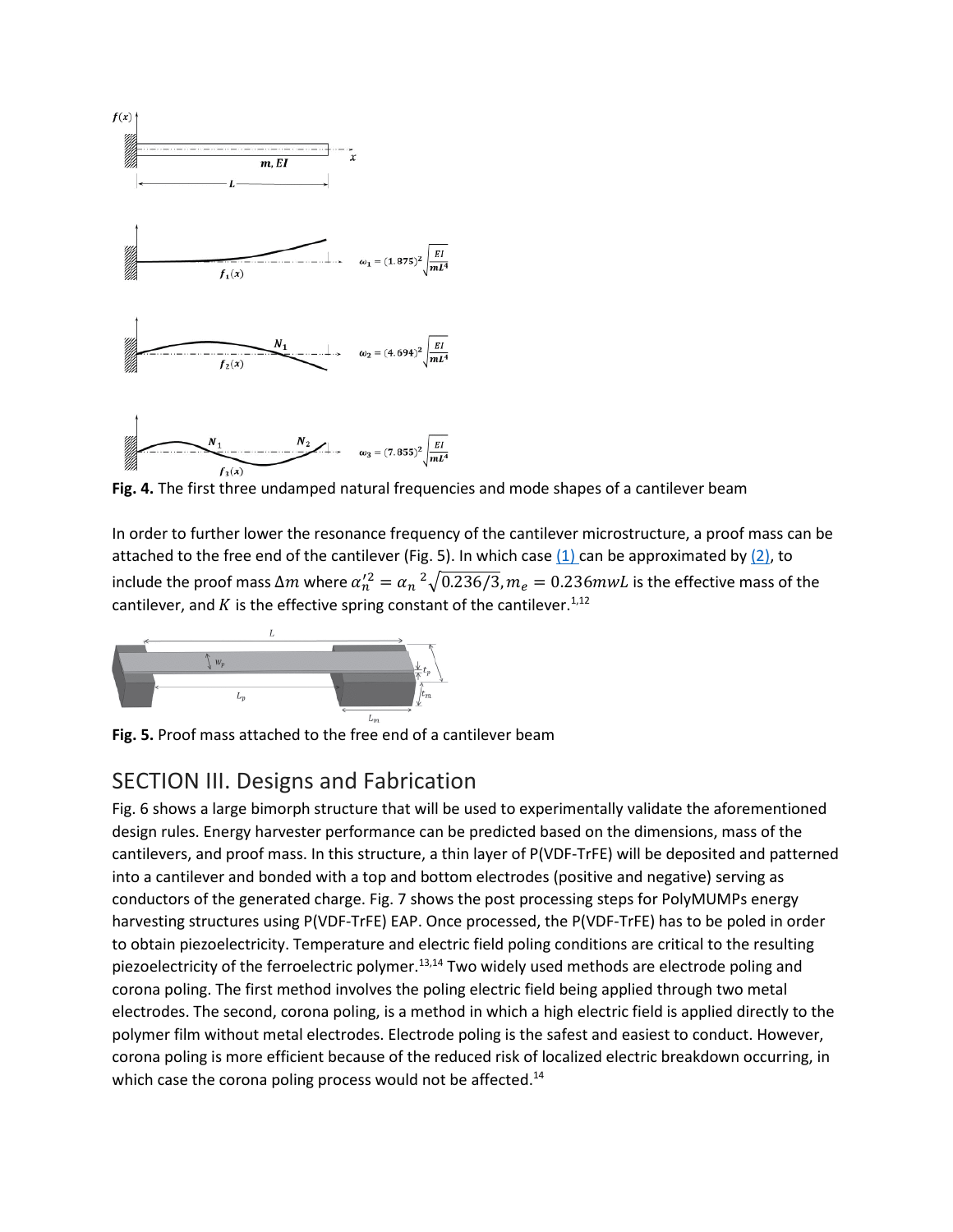

**Fig. 6.** PolyMUMPs design for a bimorph structure with large center proof mass for energy harvesting. Overall dimensions are  $1mm \times 1mm$ 

## <span id="page-6-0"></span>SECTION IV. Results and Discussion

Since polymers are typically used in capacitive energy harvesting designs, the use of polymer materials with large relative permittivity have demonstrated the most success for mechanical to electrical energy conversion.<sup>1,16</sup> The characteristic equations of piezoelectric materials are  $D_3 = \varepsilon_{33} E_3 + d_{31} T_1$  and  $S_1 =$  $d_{31}E_3 + s_{11}T_1$ , where  $D_3$  is the electric displacement in the polarization direction,  $S_1$  is the strain in the axial direction,  $\varepsilon_{33}$  is the dielectric permittivity of the piezoelectric material in the polarization direction at constant stress condition,  $E_3$  is the electric field in the polarization direction,  $T_1$  is the stress in the axial direction of the cantilever,  $d_{31}$  is the piezoelectric coefficient, and  $s_{11}$  is the compliance of piezoelectric material under constant electric field condition.<sup>17,18</sup> Given the area of the piezoelectric layer (AP), the generated piezoelectric charge can be calculated as:

$$
\int^{AP} D_3 dA = d_{31} S_1 / s_{11} + \epsilon_{33}^- E_3 dA
$$

(3)

where:  $\varepsilon_{33}^- = \varepsilon_{33}(1 - k_{31}^2)$  and  $k_{31}^2/(\varepsilon_{33} s_{11})^{17}$ 

Table II Properties for selected piezoelectric ceramics (PZT) and PVDF<sup>15</sup>

|                                          | <b>PZT-5H</b> | <b>PVDF</b> |
|------------------------------------------|---------------|-------------|
|                                          | (ceramic)     | (polymer)   |
| Density $(q/cm^3)$                       | 7.65          | 1.78        |
| Dielectric constant $\varepsilon_r$      | 3250          | 6.0         |
| Young's modulus $Y_33$ (GPa)             | 71.4          | 2           |
| Mechanical quality factor $Q_m$          | 32            | 10          |
| Piezoelectric charge constant d33 (pC/N) | 590           | 25          |
| Piezoelectric charge constant d31 (pC/N) | $-270$        | $12 - 23$   |
| Electro-mechanical coupling factor k33   | 0.75          | 0.22        |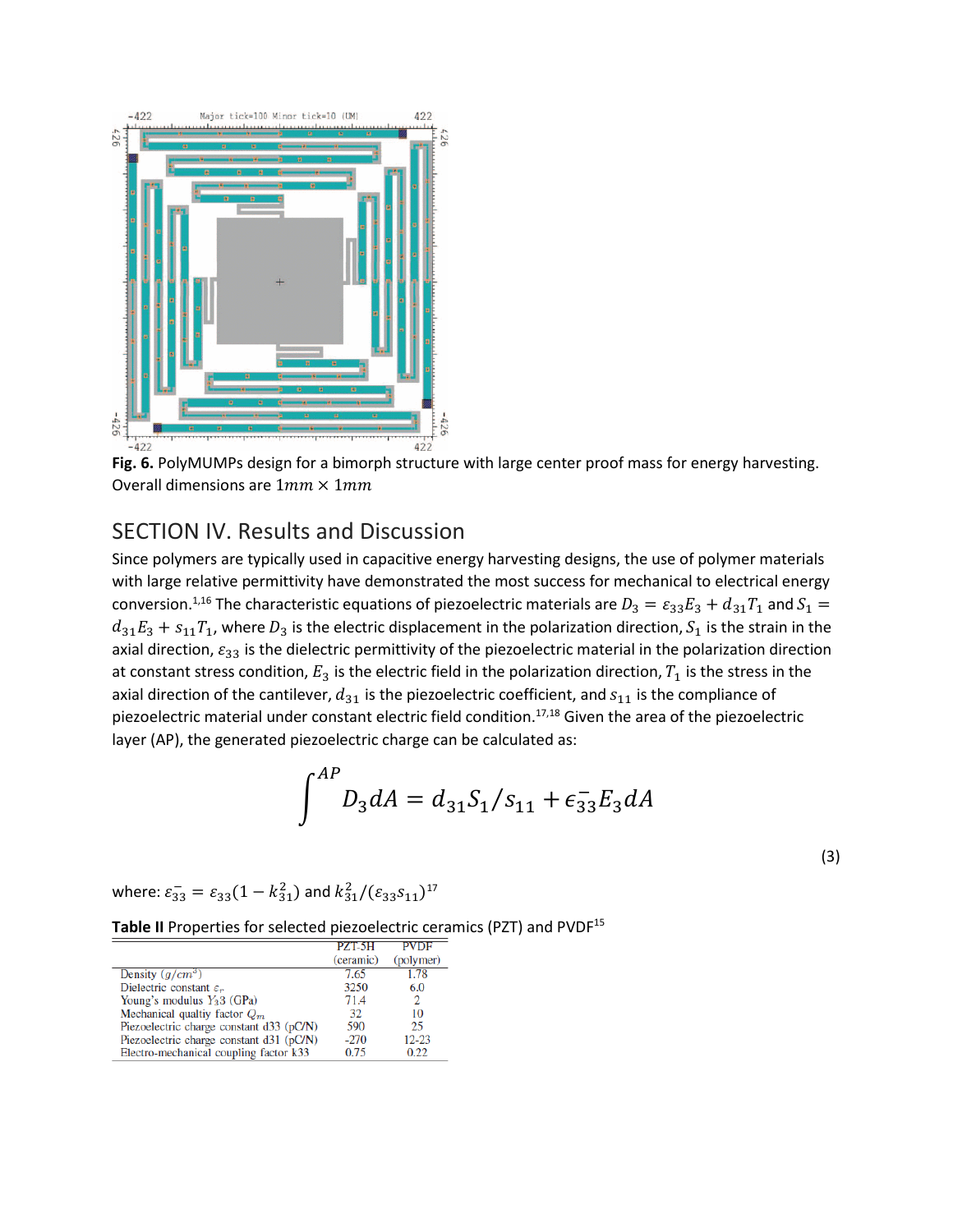

**Fig. 7.** PolyMUMPs post-processing fabrication steps involving the deposition and patterning of PVDF films

A key factor in determining the field-effect mobility of a EAP device is the specific processing steps involved in the deposition and annealing of the P(VDF-TrFE) due to the resulting orientation and porosity of polymer grain boundaries.<sup>19</sup> Typically, spin coating is the technique used to deposit P(VDF-TrFE), however it has also been shown that electrophoretic deposition (EPD) can be used to deposit PVDF thin films (≤1μm) in a more conformal manner.<sup>20</sup>

Electrophoretic deposition (EPD) is an electrodeposition technique in which films are formed by charged particles migrating under the effect of high electric fields. These charged particles are generated in the regions where polymer is dissolved in an acetone solution. A proven process has been demonstrated by way of electrophoretic deposition for 2.5 minutes and  $170 \mu A/cm^2$  constant current density (130 – 190V) after which the film is annealed with a resulting ~ 0.5 $\mu$ m thick film. Ultimately EPD films tend to be more conformal than spin coat films due to their higher unannealed density.

A model representing a bimorph energy harvesting structure was designed in simulation taking into account the additional deposition steps involved. Finite element modeling was conducted using CoventorWare© to evaluate the addition of PVDF and top gold electrode deposition (post PolyMUMPS processing). More specifically, partial bimorph cantilever beam material properties and geometries were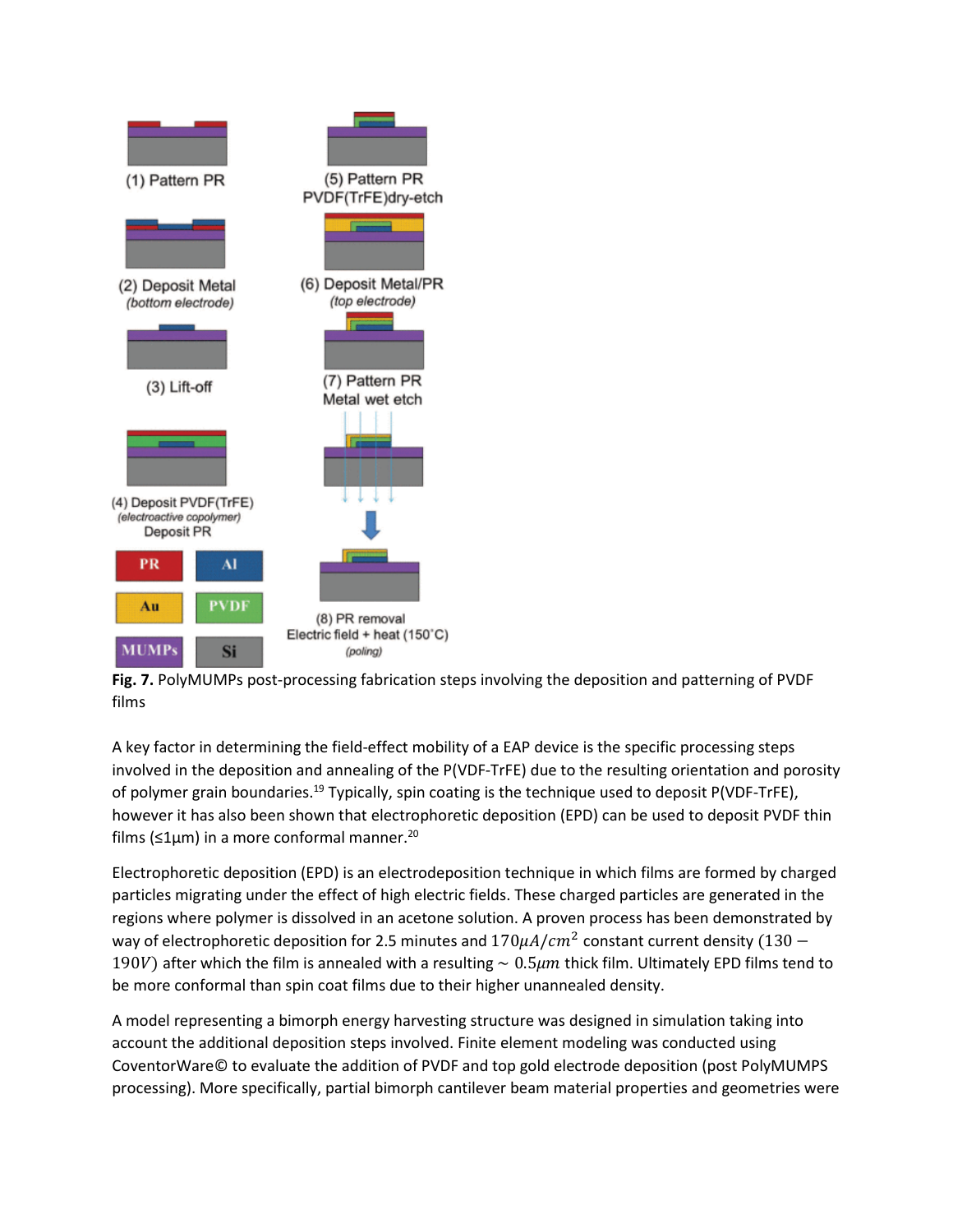evaluated. In modeling and simulation, the addition of PVDF and gold reduced the deflection by approximately 66% independent of actuator length (Table III).

|                          | Deflection $(2\mu m)$ | Deflection $(3.5\mu m)$ |
|--------------------------|-----------------------|-------------------------|
| Length                   | (Poly2, Au)           | (Poly2, Au, PVDF, Au)   |
| $500 \mu m \rightarrow$  | $24\mu m$             | $8.2 \mu m$             |
| $625\mu m \rightarrow$   | $37 \mu m$            | $13 \mu m$              |
| $750 \mu m \rightarrow$  | $54 \mu m$            | $18 \mu m$              |
| $875 \mu m \rightarrow$  | $73 \mu m$            | $25 \mu m$              |
| $1000 \mu m \rightarrow$ | $95 \mu m$            | $32 \mu m$              |

#### **Table III** Results of cantelever deflection with/without post processing

## <span id="page-8-0"></span>SECTION V. Conclusion

A mechanical analysis of an experimental bimorph structure was provided and led to key design rules for postprocessing steps to control the performance of the energy harvester. In this work, methods of materials processing and the mechanical to electrical conversion of vibrational energy into usable energy were investigated. Materials such as P(VDF-TrFE) were evaluated and presented a large relative permittivity and greater piezoelectric  $\beta$ -phase without stretching. The next step is to fabricate a suitable polymer based energy harvesting device and perform measurements of the fabricated samples. Results will be used to validate the proposed mathematical model relating key features of a unique cantilever geometry. Future work will also consist of fabrication process refinement to more precisely control harvester performance characteristics.



**Fig. 8.** MEMS large aperture actuator assembly mechanical analysis

## <span id="page-8-1"></span>ACKNOWLEDGMENTS

The authors wish to thank Tod Laurvick, Rich Johnston, and Adam Fritzsche for their device fabrication and test support.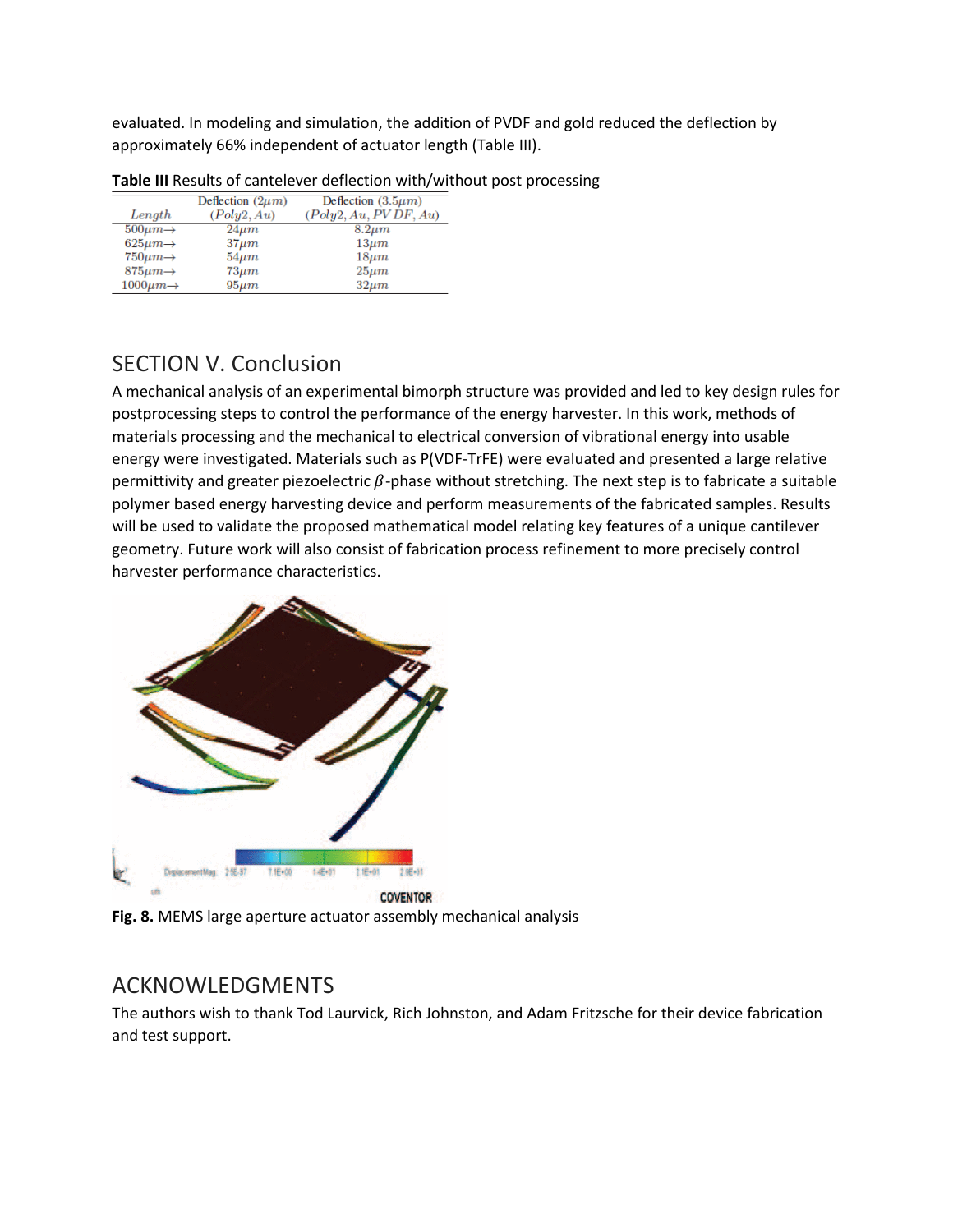#### <span id="page-9-0"></span>References

- **1.** H. Li, C. Tian, Z. D. Deng, "Energy harvesting from low frequency applications using piezoelectric materials", *Applied Physics Reviews*, vol. 1, no. 4, pp. 0-20, 2014.
- **2.** S. C. Mathur, J. I. Scheinbeim, B. A. Newman, "Piezoelectric properties and ferroelectric hysteresis effects in uniaxially stretched nylon-11 films", *Journal of Applied Physics*, vol. 56, no. 9, pp. 2419- 2425, 1984.
- **3.** L. Huang, X. Zhuang, J. Hu, L. Lang, P. Zhang, Y. Wang, X. Chen, Y. Wei, X. Jing, "Synthesis of Biodegradable and Electroactive Multiblock Polylactide and Aniline Pentamer Copolymer for Tissue Engineering Applications", *Biomacromolecules*, vol. 9, no. 3, pp. 850-858, mar 2008.
- **4.** D. J. Bryan, J. B. Tang, S. A. Doherty, D. D. Hile, D. J. Trantolo, D. L. Wise, I. C. Summerhayes, "Enhanced peripheral nerve regeneration through a poled bioresorbable poly(lactic-co-glycolic acid) guidance channel", *Journal of Neural Engineering*, vol. 1, no. 2, pp. 91, 2004.
- **5.** P. Martins, A. C. Lopes, S. Lanceros-Mendez, "Electroactive phases of poly(vinylidene fluoride): Determination processing and applications", *Progress in Polymer Science*, vol. 39, no. 4, pp. 683- 706, 2014.
- **6.** Y. G. Jiang, S. Shiono, H. Hamada, T. Fujita, D. Y. Zhang, K. Maenaka, "Reactive ion etching of poly(vinylidene fluoride-trifluoroethylene) copolymer for flexible piezoelectric devices", *Chinese ScienceBulletin*, vol. 58, no. 17, pp. 2091-2094, 2013.
- **7.** F. Bauer, E. Fousson, Q. M. Zhang, L. M. Lee, "Ferroelectric copolymers and terpolymers for electrostrictors: Synthesis and properties", *IEEE Transactions on Dielectrics and Electrical Insulation*, vol. 11, no. 2, pp. 293-298, 2004.
- **8.** H. Han, Y. Nakagawa, Y. Takai, K. Kikuchi, S. Tsuchitani, Y. Kosimoto, " Microstructure fabrication on a \\$beta\\$ -phase PVDF film by wet and dry etching technology ", *Journal of Micromechanics and Microengineering*, vol. 22, no. 8, pp. 085030, 2012.
- **9.** S. Saadon, O. Sidek, "Micro-Electro-Mechanical System (MEMS)-Based Piezoelectric Energy Harvester for Ambient Vibrations", *Procedia - Social and Behavioral Sciences*, vol. 195, pp. 2353-2362, 2015.
- **10.** S. Boisseau, G. Despesse, B. A. Seddik, "Electrostatic Conversion for Vibration Energy Harvesting", *Small-Scale Energy Harvesting*, pp. 1-39, October 2012.
- **11.** Y. Liu, T. Nabatame, T. Matsukawa, K. Endo, S. O'uchi, J. Tsukada, H. Yamauchi, Y. Ishikawa, W. Mizubayashi, Y. Morita, S. Migita, H. Ota, T. Chikyow, M. Masahara, "Comparative Study of Charge Trapping Type SOI-FinFET Flash Memories with Different Blocking Layer Materials", *Journal of Low Power Electronics and Applications*, vol. 4, no. 2, pp. 153-167, 2014.
- **12.** A. S. Y. Ho, J. S., Poon, "Energy transfer for implantable electronics in the electromagnetic midfield (invited paper)", *Progress In Electromagnetics Research*, vol. 148, pp. 151-158, August 2014.
- **13.** M. Wegener, R. Gerhard-Multhaupt, "Poling of piezoelectric polymer cables and assessment of their sensor properties", *Proceedings. 11th International Symposium on Electrets*, no. 1, pp. 379-382, 2002.
- **14.** F. A. Costache, C. Schirrmann, R. Seifert, K. Bornhorst, B. Pawlik, H. G. Despang, A. Heinig, "Polymer energy harvester for powering wireless communication systems", *Procedia Engineering*, vol. 120, pp. 333-336, April 2016.
- **15.** N. K. Jha, D. Chen, *Nanoelectronic circuit design*, 2011.